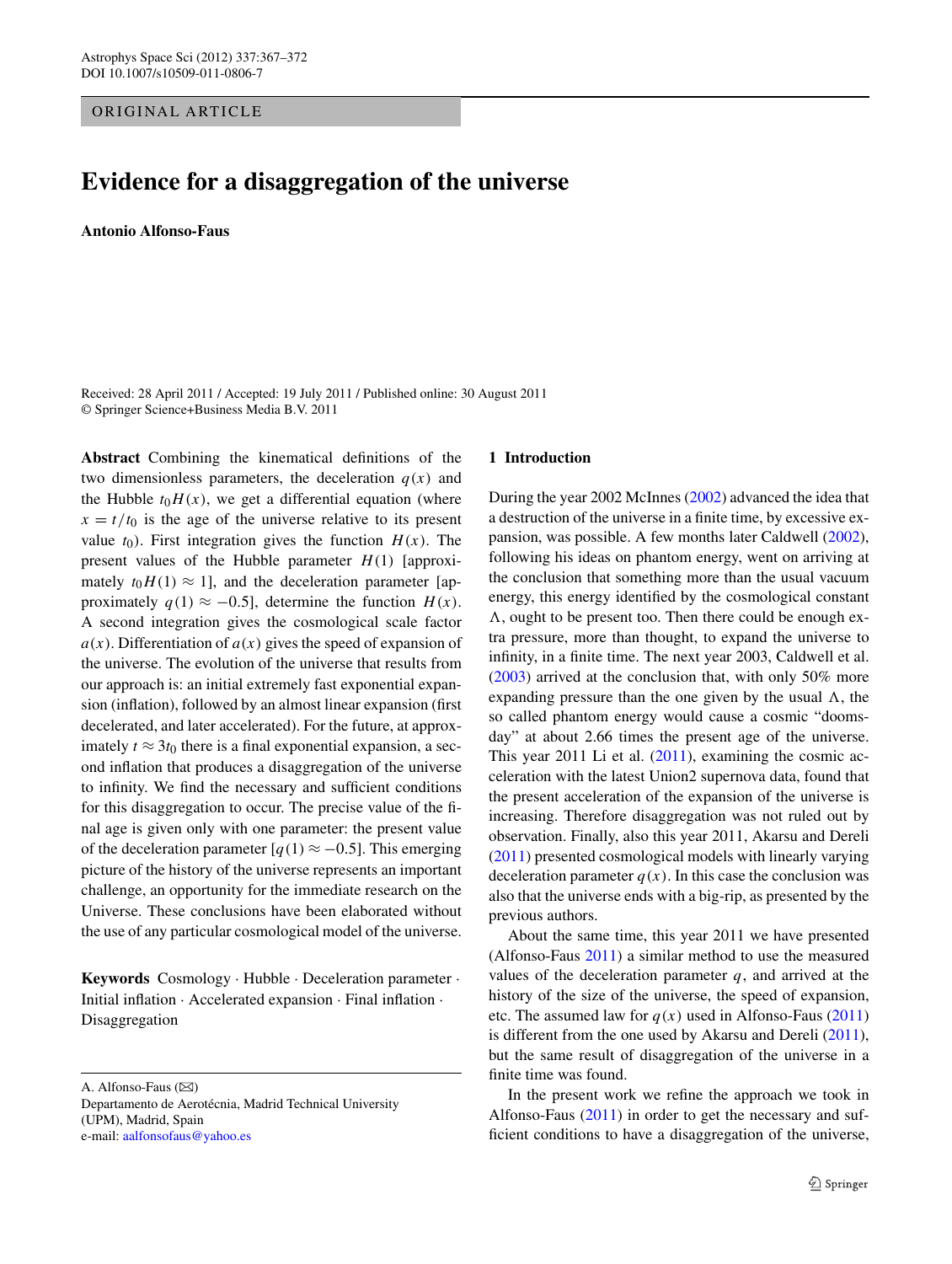in a finite time. In this way we also get initial inflation, as proposed by Guth [\(1981](#page-5-6)) and Linde ([1982\)](#page-5-7). They introduced the idea of an initial exponential expansion during a very short period of time, an initial inflation related to the vacuum properties (may be of space-time). This evidently helps the initial big-bang model of the universe to increase its size, followed by the "normal" expansion. Today the inflationary hypothesis is getting more and more support due to the agreements seen with its predictions: flat universe, critical density, properties of the cosmic background radiation and so on. Usually this inflation epoch is maintained to have occurred after the "big-bang". We have not seen here any need to day for the survival of the big-bang idea: inflation from an initial quantum black hole (Planck's type) is enough to do the job. I refer to the fact that the Planck's quantum black hole physical properties (mass, length, time and so on), when multiplied by the dimensionless scale factor  $10^{61}$ , give the present physical properties of our universe! (Alfonso-Faus [2010\)](#page-5-8).

<span id="page-1-0"></span>The point is that, in order to break the fast initial exponential expansion, inflation, gravitational attraction has to enter into the picture. Something like artificial fireworks that explode in an accelerated expansion, followed by more expansion but decelerated. This picture would give us for today a decelerated expansion for the universe. But this is not what is observed: today we see an accelerated expansion, which is occurring back in time from about half the present age of the universe (Pandolfi [2009\)](#page-5-9). If *a(t)* is the cosmological scale factor, the "deceleration" parameter  $q$  has been defined as

$$
q(t) = -\ddot{a}(t)a(t)/\dot{a}(t)^{2}
$$
\n(1)

One would expect that, after inflation, the universe was left still expanding but slowly decelerating. Then the definition of *q* in ([1\)](#page-1-0) would give (with  $\ddot{a}(t) < 0$ ) a value of  $q > 0$ .

The reason to include a negative sign in ([1\)](#page-1-0) was to get a positive value for *q*, even to call *q* the deceleration parameter, a positive dimensionless number. But nature keeps giving us surprises. About ten years ago it was found that the universe is in a state of *accelerated expansion*, and we know today that this state of acceleration started back in time at about one half the age of the universe (Pandolfi [2009\)](#page-5-9). Initially we needed the cosmological constant  $\Lambda$  to balance gravitation, to have a push to explain the expansion of the universe. This pressure obviously implies energy, and the constant  $\Lambda$  has been linked with this energy. In many instances it has been identified with the vacuum energy. But now we see that there is even more energy increasing the acceleration of the expansion of the universe.

#### <span id="page-1-1"></span>**2 The magic equation**

<span id="page-1-2"></span>To have a measure of the expansion rate of the universe, a well known parameter *H* (the Hubble parameter) has been defined as

$$
H(t) = \dot{a}(t)/a(t) = d[\ln a(t)]/dt
$$
\n(2)

<span id="page-1-3"></span>The combination of the definitions  $(1)$  $(1)$  and  $(2)$  $(2)$  give the important cosmological equation

$$
\dot{H} + [1 + q(t)]H^2 = 0 \tag{3}
$$

This equation is equivalent to the following one

$$
d(1/H)/dt = [1 + q(t)] \tag{4}
$$

No particular cosmological model of the universe is necessary to integrate this equation. Only the function  $q(t)$ . We call it magic because it contains all the geometry and kinematics of the universe, as we will see. On the other hand, enough measurements of *q* are already known today for a reasonable, and plausible, integration of ([3\)](#page-1-2).

<span id="page-1-4"></span>The dimensionless parameter  $x$  is defined as  $t/t_0$ , the age of the universe relative to the present age  $(x = 1)$ . Integrat-ing ([3\)](#page-1-2) between the limits  $x = 0$  and  $x = 1$ , and taking into account that the present value  $(x = 1)$  of  $H(1)t_0$  is about 1 we get the result

$$
0 \approx \int q(x) dx \tag{5}
$$

where the integration is from the origin  $(x = 0)$  to the present age  $(x = 1)$ . Here we have introduced an assumption that is very well substantiated, and with a later check. The function  $H(x)t_0$  is about 1 today, as measured. It is roughly inversely proportion to the age of the universe. Therefore close to the origin  $(x \approx 0)$  its value is very high,  $H(0)t_0 \gg$  $H(1)t<sub>0</sub>$ . And its inverse must be very close to zero. Then the integral of ([4\)](#page-1-3) between 0 and 1 is inevitably the condition [\(5](#page-1-4)). Back in time the expected value for  $q_1 = q(0)$  after inflation, and very near the initial stages, should be found as a limiting process (Li et al. [2010\)](#page-5-10) and is close to 0.5 (at a very high red shift). The present value of *q* is roughly about  $q_0 \approx -0.5$ . In between this two ages (the initial  $t \approx 0$ and today  $t_0 \approx 1.37 \times 10^{10}$  years) one must have a value of zero for *q*. This is because one must cross from a positive value (deceleration after inflation) to a negative one for today (acceleration). A zero acceleration  $q_{acc} = 0$  at about  $x \approx 0.5$  has been found (Pandolfi [2009\)](#page-5-9) followed by an acceleration up to the present time  $(q_0 \approx -0.5)$ . Here we will prove that the condition ([5\)](#page-1-4) inevitably predicts a zero value for *q* at the central point in age  $x = 0.5$ . We then have three values for *q* :  $q_1 \approx 0.5$ ,  $q_{acc}(0.5) = 0$ , and  $q_0 \approx -0.5$ , corresponding to the ages  $x = 0, 0.5$ , and 1. The condition [\(5](#page-1-4)) is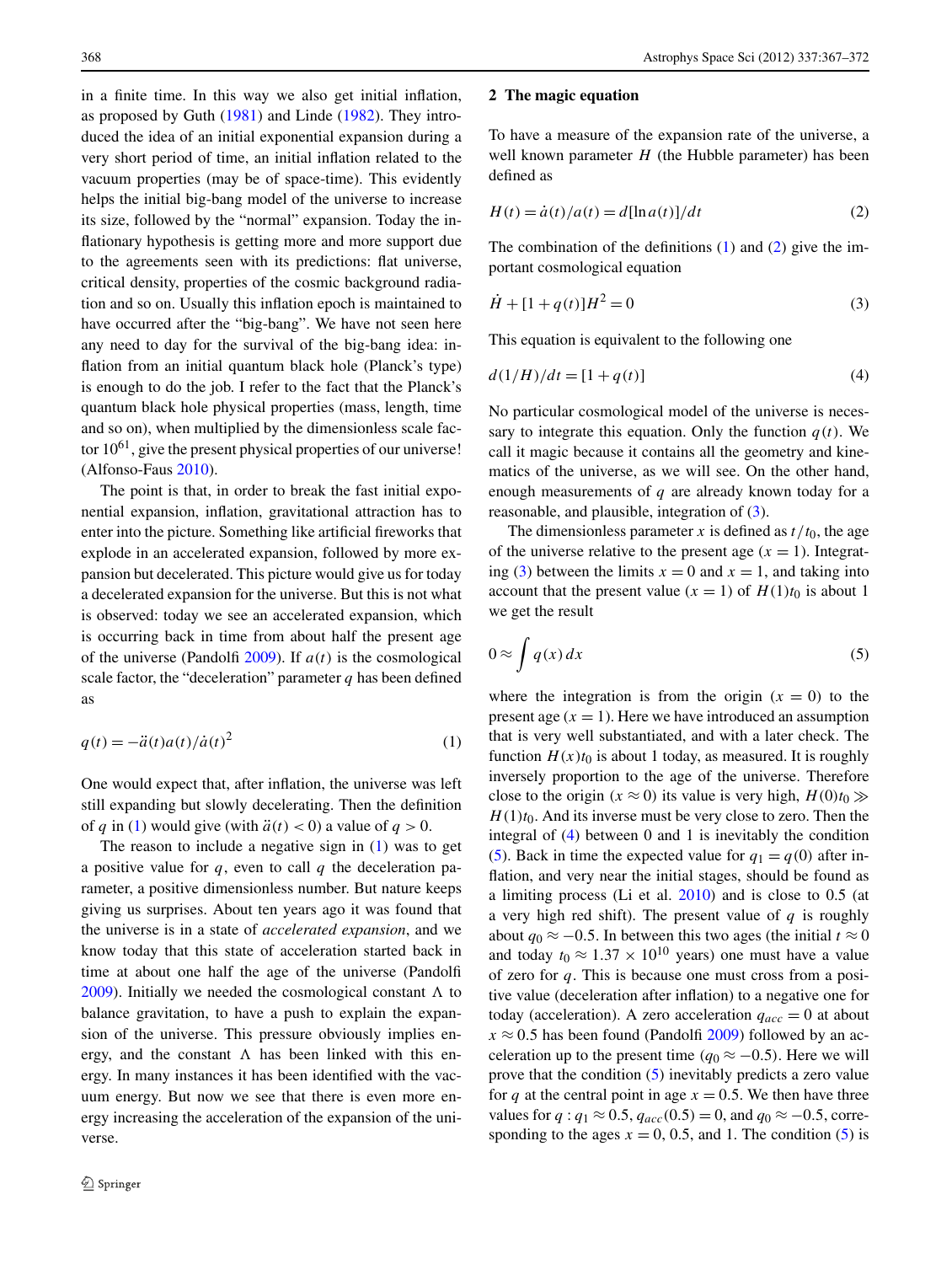<span id="page-2-4"></span>

fulfilled by any function of  $q(x)$ , between  $x = 0$  and  $x = 1$ , provided that its integration between 0 and 0.5 be canceled by its integration between 0.5 and 1. For example, a linear one does the job, which is the choice in Akarsu and Dereli  $(2011)$  $(2011)$ . The condition  $(5)$  $(5)$  has been deduced here as being a necessary condition for  $q(x)$ , if and only if, the present value of the Hubble parameter is  $H(1) \approx 1/t_0$ , and we do know that this is precisely the case. It is then an experimental necessary condition for  $q(x)$  to hold between the initial stage  $(x = 0)$  of the universe and today  $(x = 1)$ . No particular model of the universe has been used here to arrive at this condition.

<span id="page-2-0"></span>We see now that the integration of  $(4)$  $(4)$  is given by

<span id="page-2-1"></span>
$$
1/[(t_0H(x)] \approx 1 + \int [1 + q(x)] dx \tag{6}
$$

where the limits of integration are from  $x = 1$  to a general  $x$ .

With the definition for  $H$  in  $(2)$  $(2)$  and using the dimensionless  $x(6)$  $x(6)$  transforms to

$$
d[\ln a(x)]/dx = \left(1 + \int [1 + q(x)] dx\right)^{-1}
$$
 (7)

<span id="page-2-2"></span>with the limits of integration between 1 and *x*. Now we need the function  $q(x)$  to integrate [\(7](#page-2-1)). There is no need to know it between  $x = 0$  and  $x = 1$ , as long as the condition ([5\)](#page-1-4) is satisfied. We choose now a linear variation of  $q(x)$  between  $x = 1$  ( $q = q_0$ ) and a general *x* with  $q(x)$ . This straight line has an inclination  $\alpha$  defined by  $m = \text{tg}\alpha$ . Then we get for *q(x)*

<span id="page-2-3"></span>
$$
q(x) = m(x - 1) + q_0
$$
 (8)

Applying the condition  $(5)$  $(5)$  with the expression  $(8)$  $(8)$  for  $q(x)$ we get

$$
0 \approx m(x^2/2 - x) + q_0 x \tag{9}
$$

i.e.

 $0 \approx m(x/2 - 1) + q_0$  (10)

where we see that the initial stages,  $x \approx 0$ , satisfy this con-dition [\(9](#page-2-3)), as they should. Given that today,  $x = 1$ , this condition must be satisfied too, we get the important relation between *m* and *q*<sup>0</sup>

<span id="page-2-5"></span>
$$
m \approx 2q_0 \tag{11}
$$

This condition implies that the function  $q(x)$  defined in ([8\)](#page-2-2) must be

$$
q(x) \approx q_0(2x - 1) \tag{12}
$$

It is a very important result. It predicts two particular values of the parameter *q*. Independently of the precise value for today,  $q_0$ , it gives us

$$
x = 1/2, \qquad q(1/2) \approx 0
$$
  

$$
x = 0, \qquad q(0) \approx -q_0
$$
 (13)

These two predictions are very well satisfied by observations of Akarsu and Dereli ([2011\)](#page-5-4) and Li et al. ([2010\)](#page-5-10). They imply symmetry in the function  $q(x)$  such that our present age, where the earth is populated by the human race, is twice the age at which the acceleration of the expansion of the universe was zero. Also, independently of the actual value of  $q_0$  for today, the initial value  $q(0)$  is  $-q_0$ . Figure [1](#page-2-4) is the plot of the function  $q(x)$ , with the choice  $q_0 = -0.5$ .

Integrating [\(7](#page-2-1)) one gets

<span id="page-2-6"></span>
$$
\ln a(x) = \int \left(1 + \int [1 + q(x)] dx\right)^{-1} dx
$$
 (14)

where the two integrals have the same limits between 1 and *x*. From here we get

$$
a(x)/a(1) = \exp \int \left(1 + \int [1 + q(x)] dx\right)^{-1} dx
$$
 (15)

We have now the opportunity to find the vertical asymptotes for the plot of  $a(x)$  in terms of *x*, i.e., the history (past and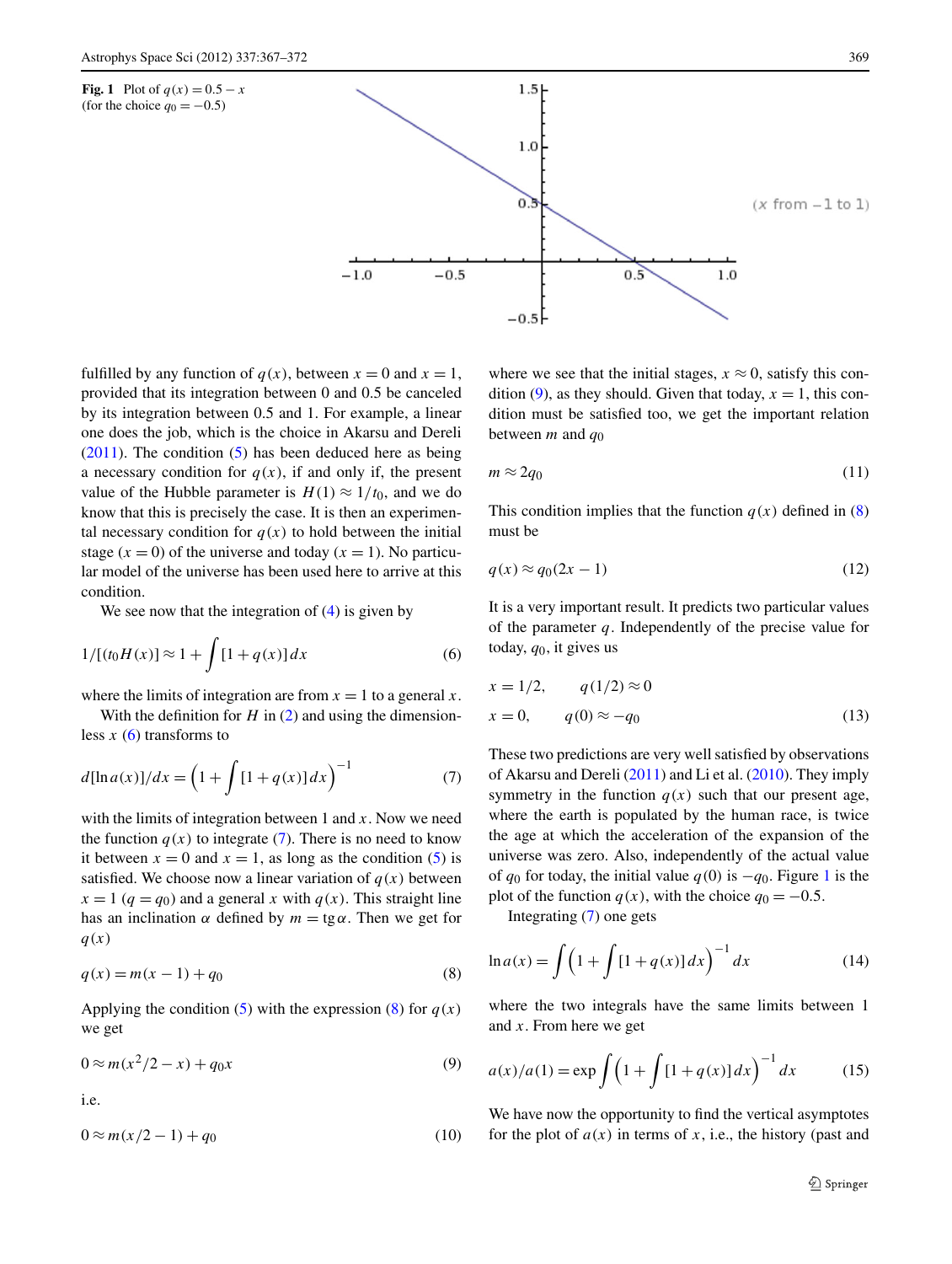<span id="page-3-1"></span>**Fig. 2** Cosmological scale factor  $a(t)/a(1)$  versus time  $x = t/t_0$ 



<span id="page-3-0"></span>future) of the cosmological scale factor of the universe. We get them by imposing the condition

$$
1 + \int [1 + q(x)] dx \equiv 0 \tag{16}
$$

Then, using  $(12)$  $(12)$  we integrate  $(16)$  $(16)$  to obtain

$$
x + q_0(x^2 - x) = 0 \tag{17}
$$

We have discovered two vertical asymptotes for  $a(x)$ . They occur at the time  $x_d$ , one in the past ( $x = 0$ , that we identify with inflation), and the other one in the future

$$
x_d = 1 - 1/q_0 \tag{18}
$$

(Here the sub index *d* stands for "disaggregation", or "doomsday"). The present observations give for  $q_0$  a negative value (acceleration) and it is around  $-0.5$ . Then  $x_d$ is always *>* 1, always in the future, and it is around 3. The end of the universe is here foreseen to happen at about  $t_d \approx 4 \times 10^{10}$  years. The conclusion is that the first inflation at  $x = 0$  implies the birth of the universe, and the second one at  $x_d = 3$  implies its death.

The exponential expansion introduced by Guth ([1981\)](#page-5-6) and Linde ([1982\)](#page-5-7), inflation, can be interpreted as a very short period of time such that the Hubble parameter *H* is constant with time. And this must have occurred very close to the initial stages of the universe. From  $(12)$  $(12)$  we see that this condition implies for *q* the initial value  $q = -q_0 \approx 0.5$ . Given that this must have occurred during a very short period of time, as is the case for inflation, the expected value for *q* after inflation, and very near the initial stages, should be found as a limiting process (Li et al. [2010](#page-5-10)) and it is in fact close to 0.5. In Fig. [2](#page-3-1) of the next section we have the plot of  $a(t)/a_0$ in the vertical axis versus the parameter  $x = t/t_0$  in the horizontal axis.

#### **3 The graphical solutions**

The integration of [\(15](#page-2-6)), using the  $q(x)$  function in ([12\)](#page-2-5) and with the present value for  $q_0 = -0.5$ , gives the following solution:

$$
a(x)/a(1) = [2x/(3-x)]^{2/3}
$$
 (19)

Figure [2](#page-3-1) gives the graphical plot for this cosmological scale factor *a(x)*:

This plot of  $a(t)$  has a lot of information in it. First we see an almost linear expansion from  $x = 0$  to a little more than  $x = 1$  (today). In the next sections we give an interpretation to the pre big-bang results (Gurzadyan and Penrose [2011](#page-5-11); Sivaram and Kenath [2011\)](#page-5-12).

## **4 The end of the universe**

Looking at Fig. [2](#page-3-1) for  $x = 3$  we see that the universe will spread to infinity at that age. This is an expected extrapolation from the accelerated expansion seen today that goes on until  $a(t) \rightarrow \infty$ . It gives a total lifetime for our universe  $t_f \approx 3$ ,  $t_0 \approx 4 \times 10^{10}$  years. Today we are at about 1/3 of the lifetime. In Fig. [3](#page-4-0) we have the plot of the speed of expansion versus time, as given by the expression

$$
a'(x)/a(1) = 4/[2x(3-x)^5]^{1/3}
$$
 (20)

We see in Fig. [3](#page-4-0) that the speed of expansion, relative to the speed of light, is about 1 from the near beginning to a little more at  $x = 1$  (today). From then on it grows up to an infinite value at the end of the life of our universe, for  $x = 3$ . But initially  $(x = 0)$  we have the proposed inflation at a very large speed. The  $H(x)$  parameter expression is

$$
H(x) = 2/[x(3-x)]
$$
 (21)

In Fig. [4](#page-4-1) we see the evolution of the Hubble parameter  $H(x)$  with time. The initial inflation is evident, clearly giv-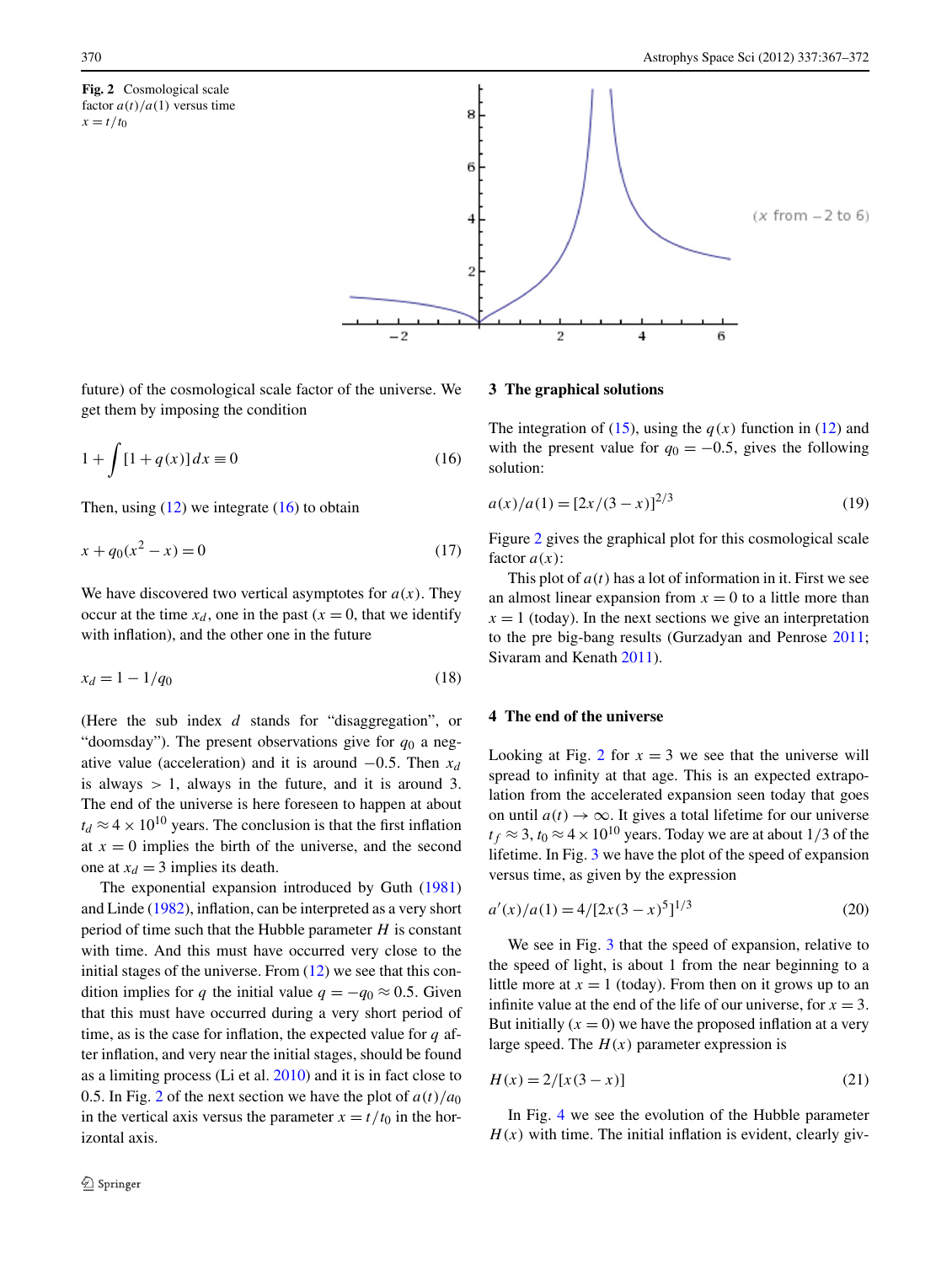<span id="page-4-1"></span><span id="page-4-0"></span>

<span id="page-4-2"></span>ing the exponential expansion. The final "inflation" is also evident, showing the disaggregation of everything in our universe. This is an inevitable conclusion. At  $x = 3$  the infinite value for the cosmological scale value in Fig. [2,](#page-3-1) the infinite value for the speed of expansion of the universe in Fig. [3](#page-4-0) and the infinite value for the Hubble parameter *H* in Fig. [4](#page-4-1) show the total disaggregation in our universe. If we follow Mach's ideas on the inertial and gravitational masses, the interaction of any mass m with the rest of the universe is clearly zero. Then there is no mass m and therefore the disaggregation is total and at all levels. It is the end of our universe as we know it.

Finally, Fig. [5](#page-4-2) gives the acceleration  $a''(x)$  that has the expression

$$
a''(x)/a(1) = 2^{8/3}(x - 0.5)[1/[x(3 - x)^{2}]]^{4/3}
$$
 (22)

And the corresponding graphical plot.

#### **5 Black hole formation before**  $x = 0$

Looking at Figs.  $1-5$  $1-5$  it is clear that at an age in the past,  $x < 0$ , there is structure in the graphs suggesting the possibility of black hole formation by gravitational collapse, among other possibilities. There are some theoretical